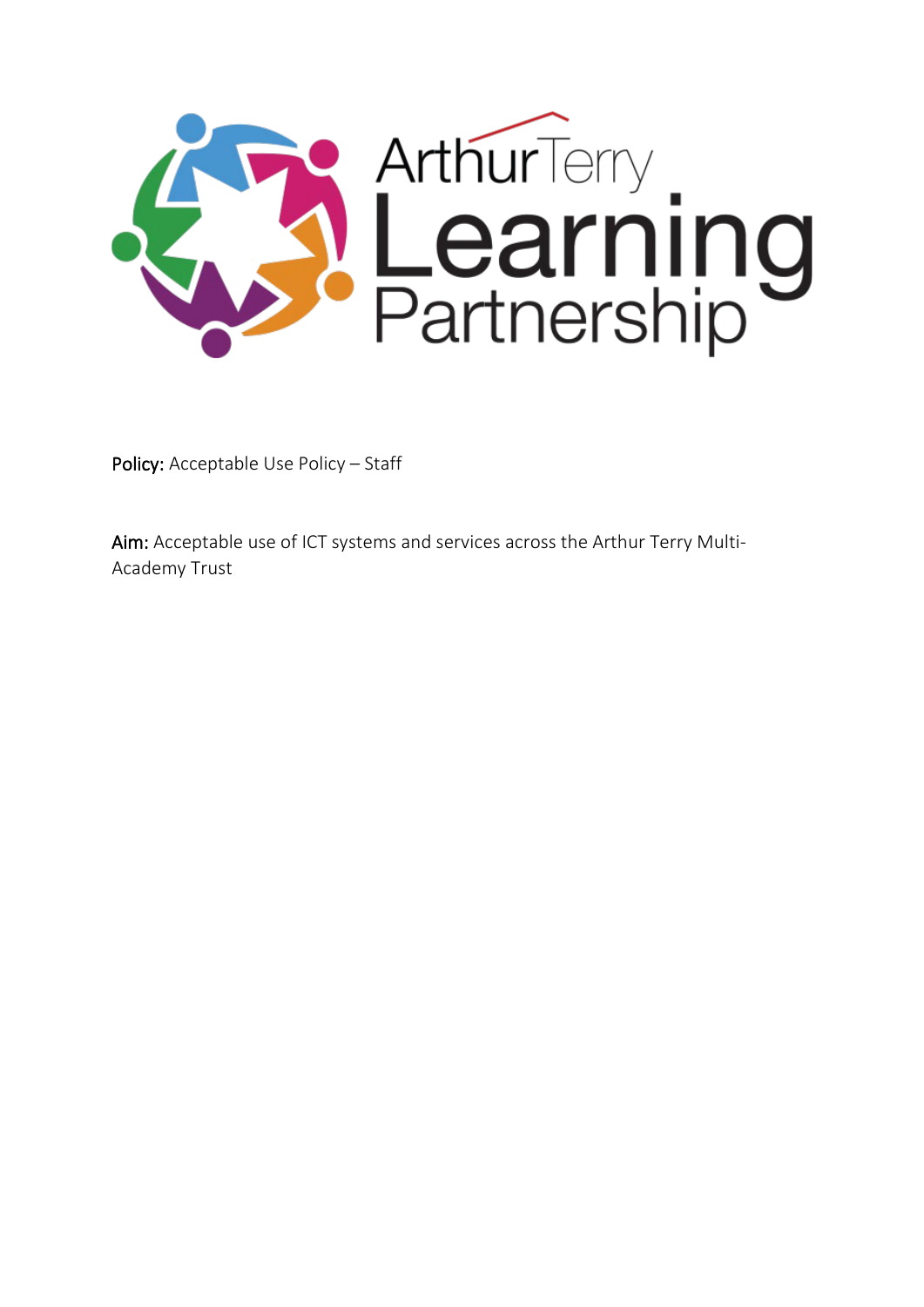

## Document Control

| Author/Contact:         | ATLP IT Strategy Group /                       |                |
|-------------------------|------------------------------------------------|----------------|
|                         | michelle.doughty@atlp.org.uk                   |                |
|                         | claire.cheswick@atlp.org.uk                    |                |
|                         |                                                |                |
| Document Name:          | Acceptable use of ICT systems and services     |                |
|                         | across the Arthur Terry Multi-Academy Trust by |                |
|                         | <b>Staff</b>                                   |                |
|                         |                                                |                |
| Version                 | 0.1                                            |                |
|                         |                                                |                |
| <b>Status</b>           | Final                                          |                |
|                         |                                                |                |
| <b>Publication Date</b> |                                                |                |
| <b>Related Policies</b> | <b>GDPR Data Protection Policy</b>             |                |
|                         |                                                |                |
| <b>Review Date</b>      | <b>July 2022</b>                               |                |
|                         | February 2020                                  |                |
|                         |                                                |                |
|                         |                                                |                |
| Approved By             | <b>Trust Board</b>                             | Date: 3/2/2020 |
|                         |                                                |                |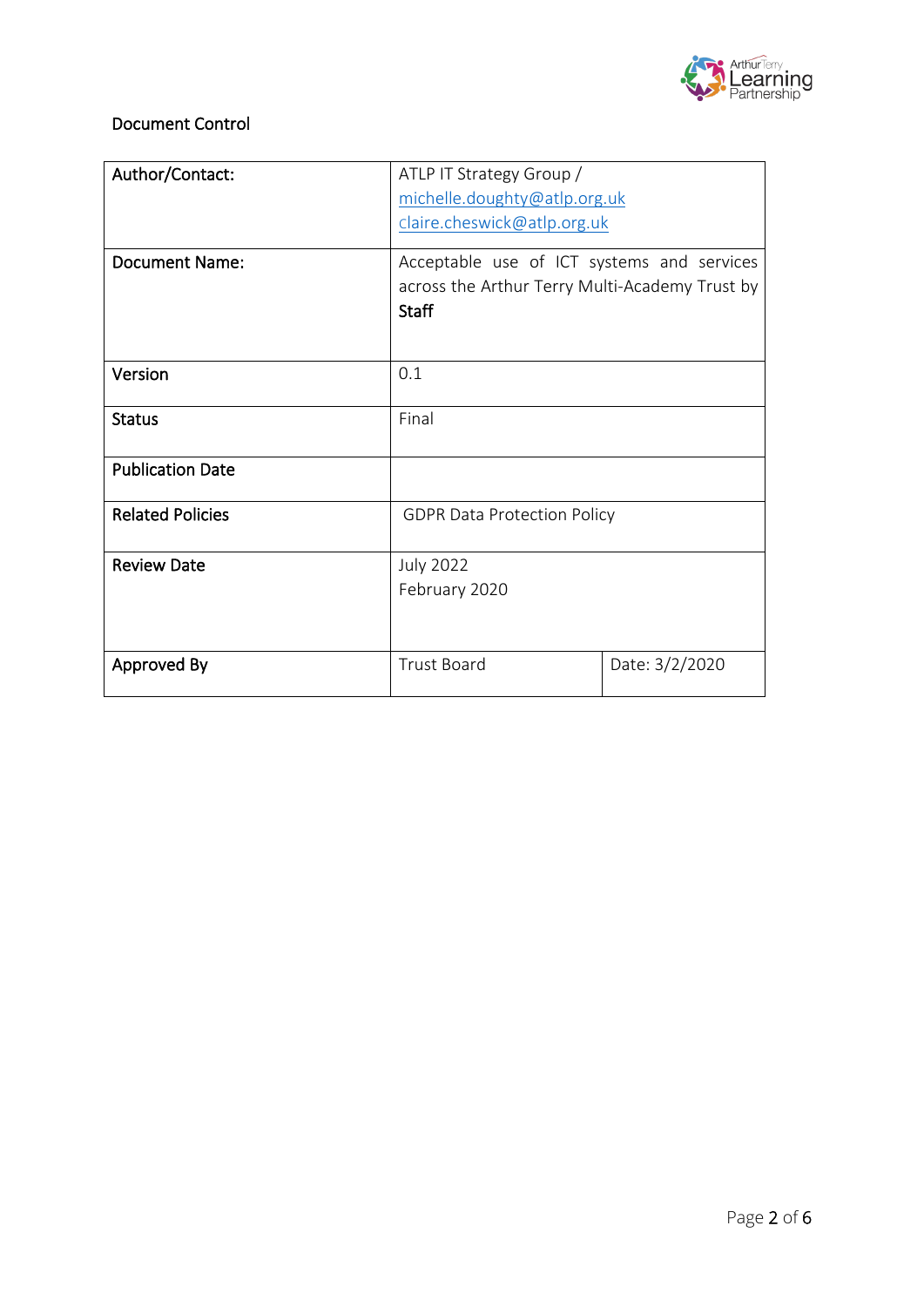

## ATLP Policy

The internet and ICT systems at the Trust provide a powerful and valuable teaching tool and are integral parts of both staff and students' lives in and out of school.

Powerful ICT tools bring opportunities to have a hugely positive effect on teaching and learning inside the Trust and should be available to all users at all times.

These guidelines apply to all employees who have access to email, the internet, computer systems, tablets, memory sticks, mobile phones and/or any other electronic devices being used while on school premises or school owned equipment at any time and in any place.

This Acceptable Use Policy is intended to ensure:

- That ATLP staff will be responsible users and stay safe while using the internet and other communications technologies for educational, personal and recreational use.
- That academy systems and users are protected from accidental or deliberate misuse that could put the security of the systems and users at risk.
- That users are protected from potential risk in their use of the technology available

The Trust will endeavour to ensure that ATLP staff have good access to digital technology to enhance their work and that all systems will be kept up to date and protected against viruses and third-party threats.

The Trust will, in return, expect staff to agree to be responsible users.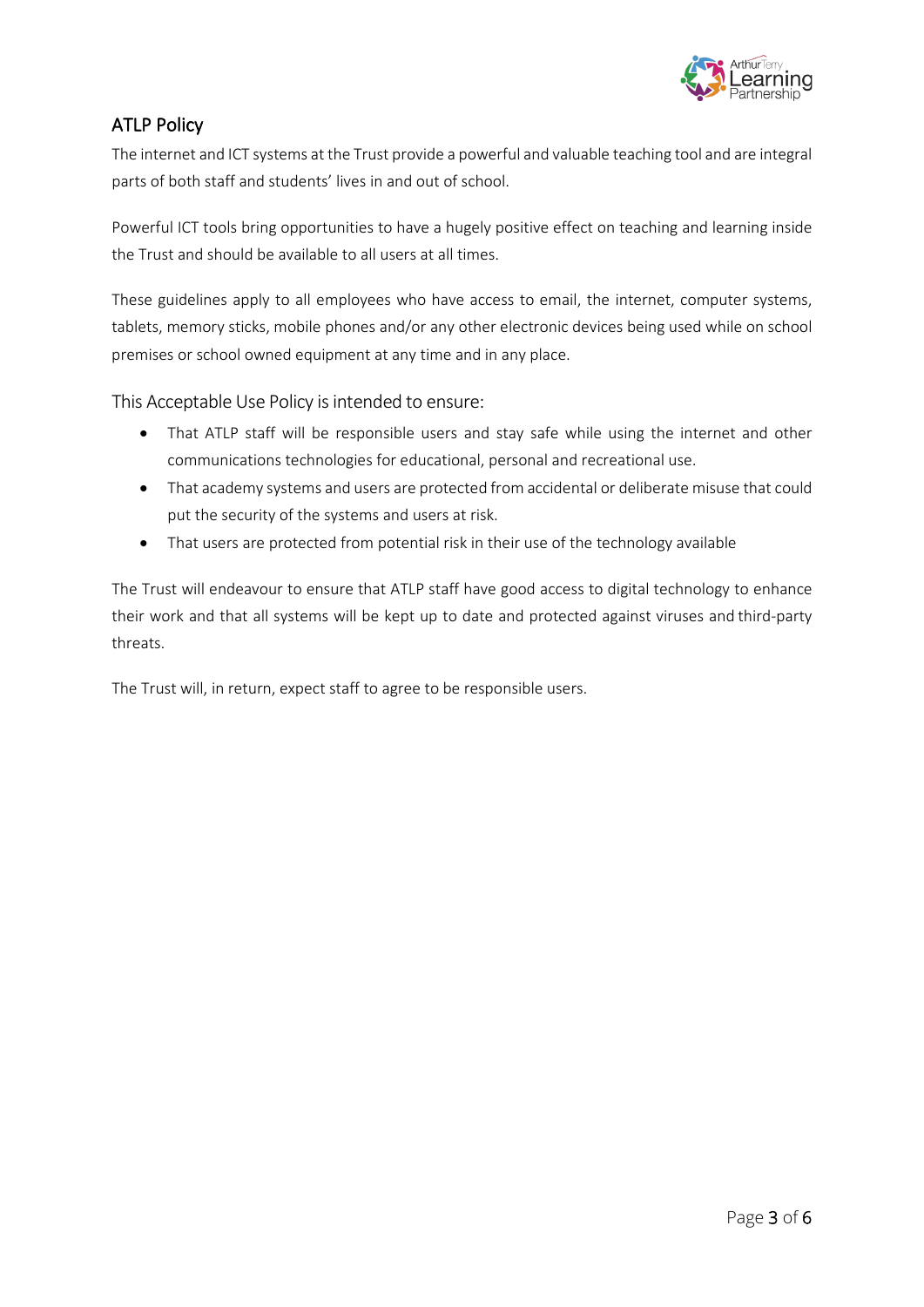

## Acceptable Use Policy Agreement

I understand that I must use school systems in a responsible way, to ensure that there is no risk to my safety or to the safety and security of the systems and other users. I recognise the value of the use of digital technology for enhancing learning and will ensure that students receive opportunities to gain from the use of digital technology. I will, where possible, educate the young people in my care in the safe use of digital technology and embed online safety in my work with young people.

For my professional and personal safety:

- I understand and accept that the Trust will fully monitor my use of the school digital technology and communications systems.
- I understand that if my activity causes any concerns, safeguarding software installed across the Trust may automatically alert appropriate safeguarding specialists who may choose to investigate depending on the content of the alert.
- I understand that the rules set out in this agreement also apply to use of ATLP provided ICT technologies (e.g. laptops, email, ATLP data etc.) out of school, and to the transfer of personal data (digital or paper based) out of school.
- I will not disclose my username or password to anyone else, nor will I try to use any other person's username and password. I understand that I should not write down or store a password where it is possible that someone may access it. I will ensure that my password for any ATLP system is not the same as any other password I use for any other system outside of ATLP. I understand my password will automatically expire and I must reset it to a different password according to Trust ICT policies.
- I will always lock or sign out of any device I am not actively using or will be leaving unattended.
- I will immediately report any illegal, inappropriate or harmful material or incident I become aware of, my line manager or appropriate person.
- I will immediately report and potential data breaches to the Headteacher/GDPR Nominated contact.
- I understand that if I leave the ATLP, all my digital accounts will be suspended and my data deleted at the Trust's discretion.

I will be professional in my communications and actions when using ATLP ICT systems:

- I will not access, copy, remove or otherwise alter any other user's files, without their express permission.
- I will communicate with others in a professional manner, I will not use aggressive or inappropriate language and I appreciate that others may have different opinions.
- I will ensure that when I take and/or publish images of others I will do so with their permission and in accordance with the Trusts GDPR policy guidance on consent for digital/video images. I will not use my personal equipment to record these images, unless I have permission to do so.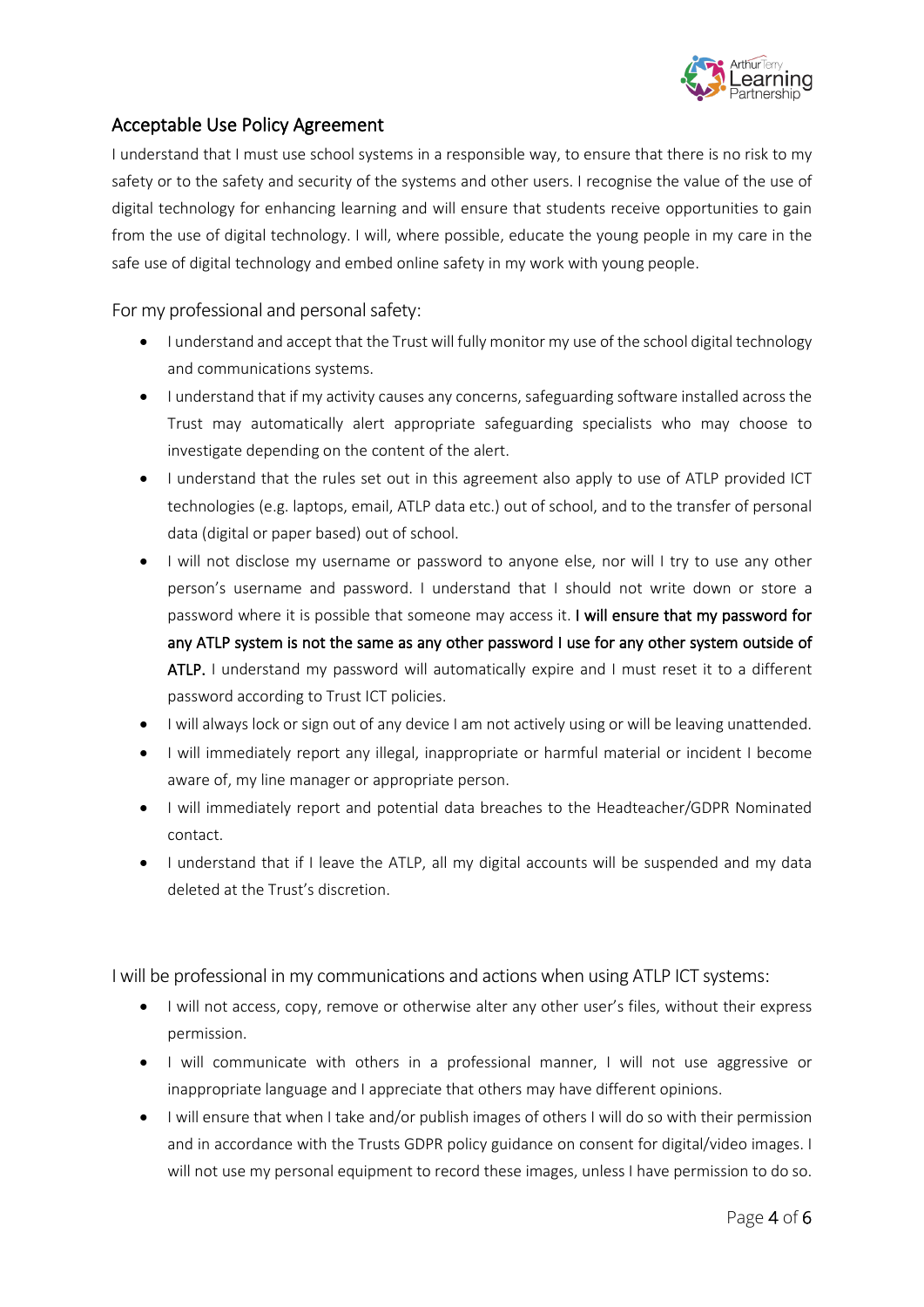

- I will only use social networking sites in school in accordance with the school's policies.
- I will only communicate with students and parents/carers using official school systems. Any such communication will be professional in tone and manner.
- I will not engage in any on-line activity that may compromise my professional responsibilities. This includes canvassing, lobbying, advocacy, or personal endorsement that has not been ratified by Trust Senior Management.

The ATLP Trust have a responsibility to provide safe and secure access to technologies and ensure the smooth running of the Academies:

- When I use my personal digital device (e.g. personal laptop/tablets/phones) in school, I will follow the rules set out in this agreement, in the same way as if I was using ATLP equipment. I will also follow any additional rules set by the Trust about such use. I will ensure that any such devices are protected by up to date anti-virus software and are free from viruses.
- I will not use personal email addresses for academy/Trust ICT services nor to register for any services on behalf of the school.
- I will not open any hyperlinks in emails or any attachments to emails, unless the source is known and trusted, or if I have any concerns about the validity of the email (due to the risk of the attachment containing viruses or other harmful programmes) I will contact the ICT Support team for advice
- I will ensure that I place my data in my approved areas (my Home Directory/OneDrive area) or a shared area if appropriate and I have been given access. If I house data anywhere else other than these approved locations I understand that the ATLP ICT service will not back it up and I will take responsibility for backing up any such data. I will not house any personal data on any ATLP system.
- I will not try to upload, download or access any materials which are illegal (any data covered by the Obscene Publications Act) or inappropriate or may cause harm or distress to others. I will not try to use any programmes or software that might allow me to bypass the filtering/security systems in place to prevent access to such materials.
- I will not install or attempt to install programmes of any type on a machine, or store programmes on a computer, nor will I try to alter computer settings, unless I have been given permission to.
- I will not disable or cause any damage to school/academy equipment, or any equipment belonging to others.
- I will only transport, hold, disclose or share personal information about myself or others, as outlined in the ATLP Data Protection GDPR Policy Where digital personal data is transferred outside the secure local network, you must take the necessary steps to ensure that the data is shared securely by either encrypting, password protecting or the use of office365. Paper based Protected and restricted data must be held in lockable storage.